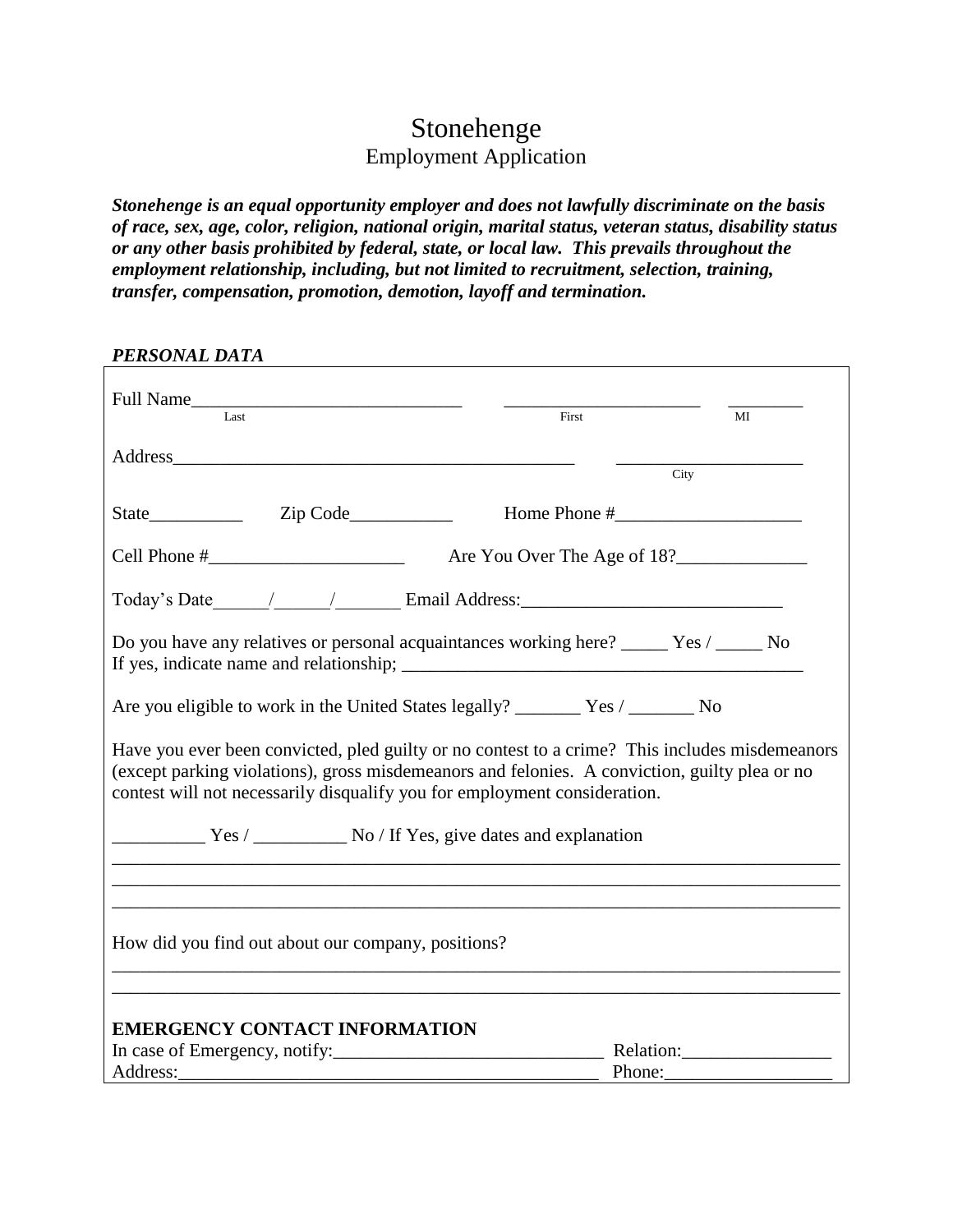### *WORK AVAILABILITY*

| Can you rotate shifts? _____Yes / ______No - Can you work weekends? _____Yes / _____No                                                                                                              |  |  |  |  |
|-----------------------------------------------------------------------------------------------------------------------------------------------------------------------------------------------------|--|--|--|--|
| Do you now or do you anticipate having any activities, commitments or responsibilities that may<br>prevent you from meeting your work attendance requirements? _____________________                |  |  |  |  |
|                                                                                                                                                                                                     |  |  |  |  |
| Given your knowledge, skills, education and experience, are you able to perform all the essential<br>functions of the position for which you are applying, with or without reasonable accommodation |  |  |  |  |

#### *EDUCATION*

|                                                                                         | <b>Location</b> (City<br>and State) | <b>Course of Study</b><br>(Major) | From<br>Mo Yr<br>Mo Yr | Degree,<br><b>Diploma</b><br><b>Or Certificate</b> |
|-----------------------------------------------------------------------------------------|-------------------------------------|-----------------------------------|------------------------|----------------------------------------------------|
| Do you plan to resume your education? __________ Yes / ________ No / ________ Undecided |                                     |                                   |                        |                                                    |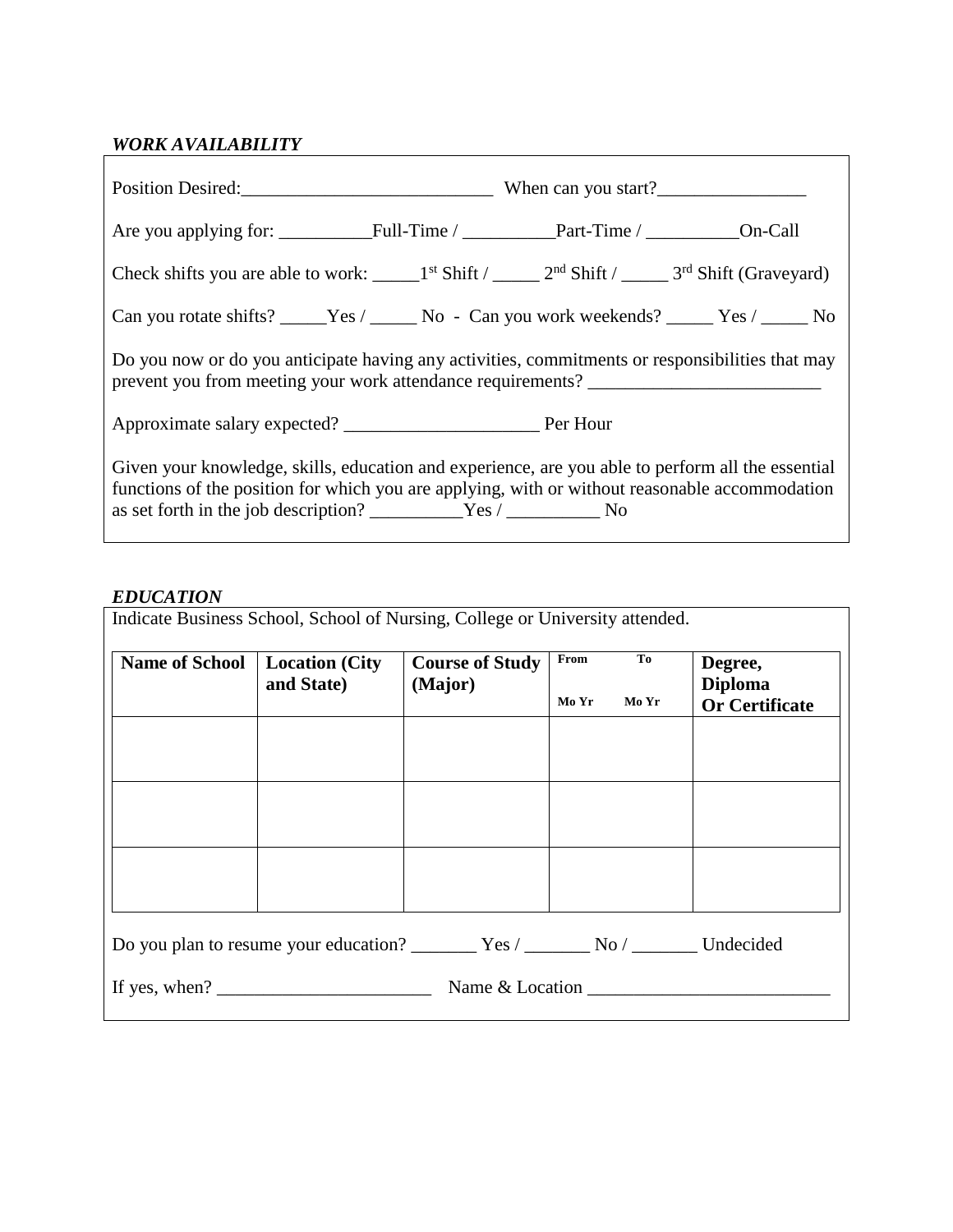## *EMPLOYMENT INFORMATION*

| 1. Employer (Most Recent)                | 2. Employer                     |
|------------------------------------------|---------------------------------|
|                                          |                                 |
| <b>Address</b>                           | Address                         |
|                                          |                                 |
| City/State/Postal Code                   | City/State/Postal Code          |
| Supervisor Name/Phone #                  | Supervisor Name/Phone #         |
|                                          |                                 |
| Can we contact your Supervisor?          | Can we contact your Supervisor? |
| <b>Start Date:</b>                       | <b>Start Date:</b>              |
| <b>End Date:</b>                         | <b>End Date:</b>                |
| Position:                                | Position:                       |
| <b>Starting Salary:</b>                  | <b>Starting Salary:</b>         |
|                                          |                                 |
| <b>Ending Salary:</b>                    | <b>Ending Salary:</b>           |
| Reason for Leaving                       | Reason for Leaving              |
|                                          |                                 |
| 3. Employer                              | 4. Employer                     |
|                                          |                                 |
|                                          |                                 |
| <b>Address</b>                           | Address                         |
| City/State/Postal Code                   | City/State/Postal Code          |
|                                          |                                 |
| Supervisor Name/Phone#                   | Supervisor Name/Phone#          |
|                                          |                                 |
| Can we contact your Supervisor?          | Can we contact your Supervisor? |
|                                          | <b>Start Date:</b>              |
| End Date:                                | <b>End Date:</b>                |
| Position:                                | Position:                       |
|                                          |                                 |
| <b>Starting Salary:</b>                  | <b>Starting Salary:</b>         |
| <b>Ending Salary:</b>                    | <b>Ending Salary:</b>           |
|                                          |                                 |
|                                          |                                 |
|                                          |                                 |
| <b>Start Date:</b><br>Reason for Leaving | Reason for Leaving              |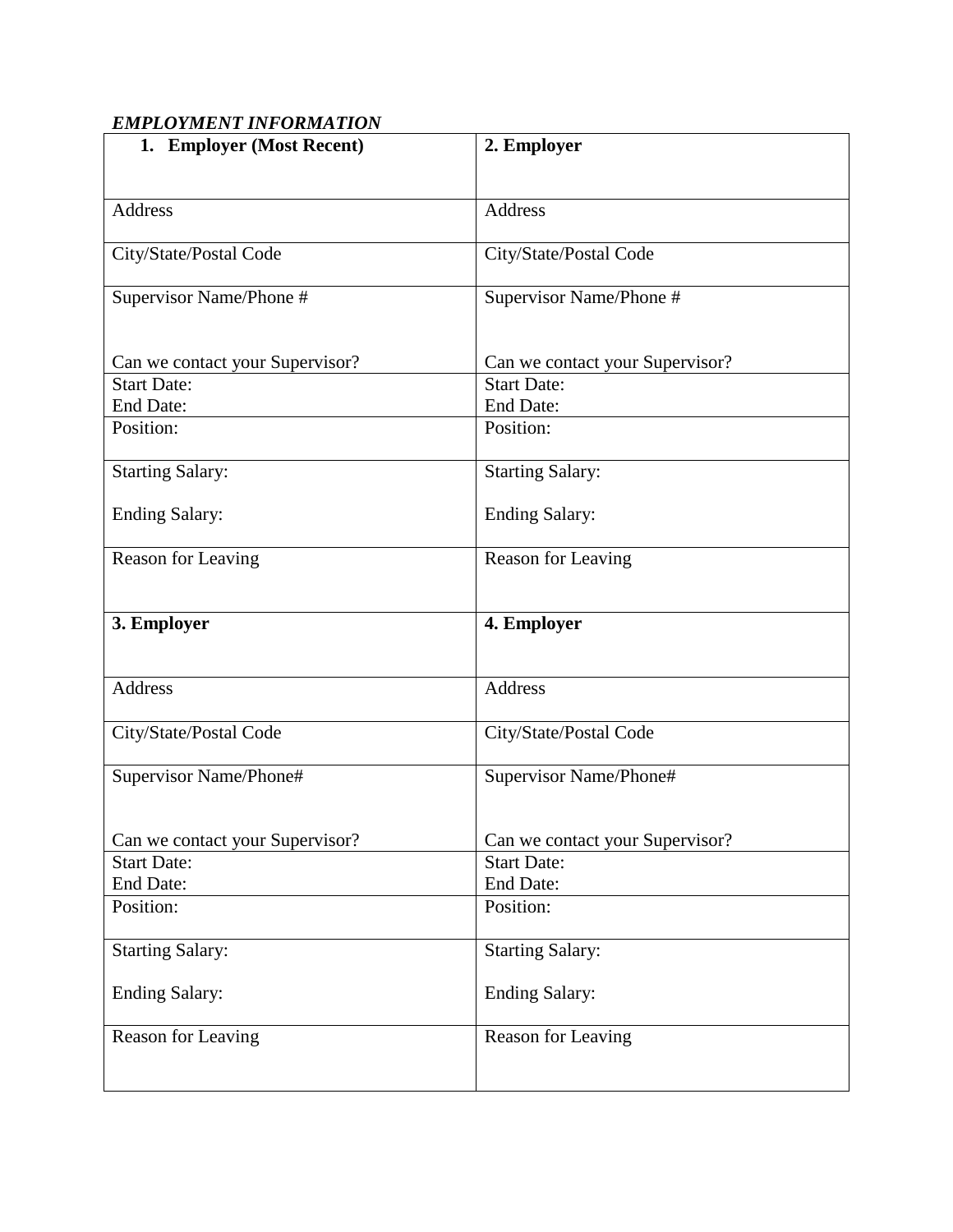| Type of License or | <b>State</b> | License or    | Year Issued | Do not write in this space        |
|--------------------|--------------|---------------|-------------|-----------------------------------|
| Certificate        |              | Certificate # |             | Verification / Date of Expiration |
|                    |              |               |             |                                   |
|                    |              |               |             |                                   |
|                    |              |               |             |                                   |
|                    |              |               |             |                                   |
|                    |              |               |             |                                   |
|                    |              |               |             |                                   |
|                    |              |               |             |                                   |
|                    |              |               |             |                                   |
|                    |              |               |             |                                   |

#### *PROFESSIONAL LICENSE AND/OR CERTIFICATE*

I authorize the investigation of my background including all information contained in this application and information provided in the interview. I understand that misrepresentation or omission of information in connection with my application and interview will be sufficient cause, in and of itself, for rejection or dismissal whenever discovered. I understand and agree that any offer of employment is contingent upon satisfactory completion of your pre-employment investigation which includes but is not limited to health assessment, criminal history check, educational and work verification, reference checks, consumer report and any investigation required by local, state, or federal laws. I understand that if I am hired, my employment will be for an indefinite period of time and will be "at will" which means that either you or us (the employer) may terminate the employment relationship at anytime and for any reason

If employed and in consideration of my employment, I agree to conform to the rules, policies and procedures of Stonehenge. I further understand that no one has any authority to enter into any agreement of employment for any specified period of time, or to make any agreement contrary to the foregoing policy.

\_\_\_\_\_\_\_\_\_\_\_\_\_\_\_\_\_\_\_\_\_\_\_\_\_\_\_\_\_\_\_\_\_\_\_\_\_\_\_\_\_\_\_\_\_\_ \_\_\_\_\_\_\_\_\_\_\_\_\_\_\_\_\_\_\_\_\_\_

Applicant's Signature Date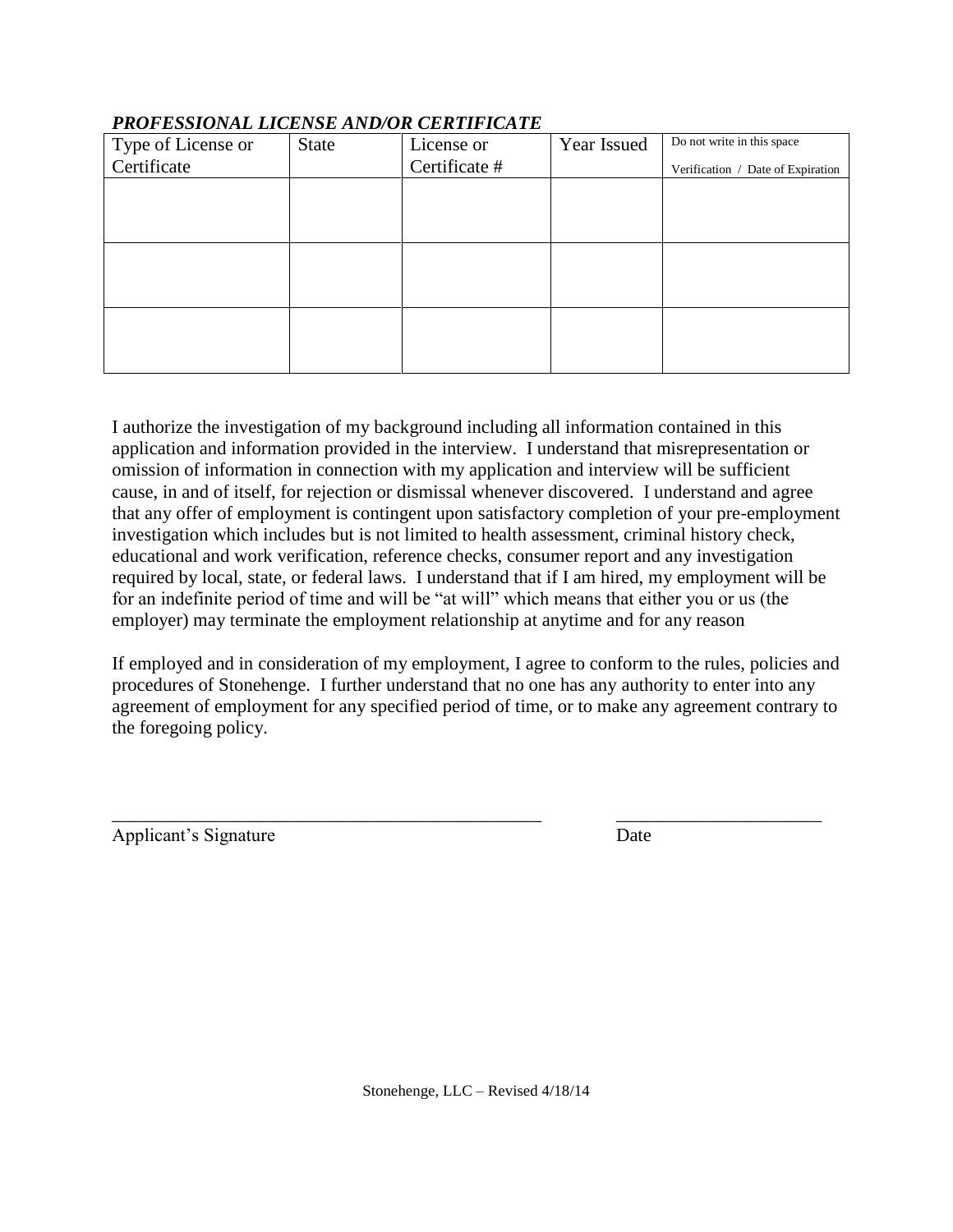

# **Criminal Background Screening Authorization Form**

| Application: |  |
|--------------|--|
|              |  |

**Facility Name:** 

**First Name:** 

Last Name:

I hereby authorize the Utah Department of Health (UDOH) to submit my Direct Patient Access Application to the Utah Bureau of Criminal Identification (BCI) for processing in accordance with Utah Code Annotated Title 21 Chapter 26 Part 2. I authorize BCI to access and review State and Federal criminal history records and provide that information to the UDOH to be used to make a clearance determination. I do herby release UDOH and BCI, all persons, organizations or government agencies from any damages of, or resulting from, furnishing such information. I have been provided with a copy of this form.

I have read and understand the foregoing and my certification is true and correct to the best of my knowledge and belief

**Applicant Signature:** 

| 59 A F<br>٠ |  |  |  |
|-------------|--|--|--|
|             |  |  |  |

**Facility Representative:** 

Date: